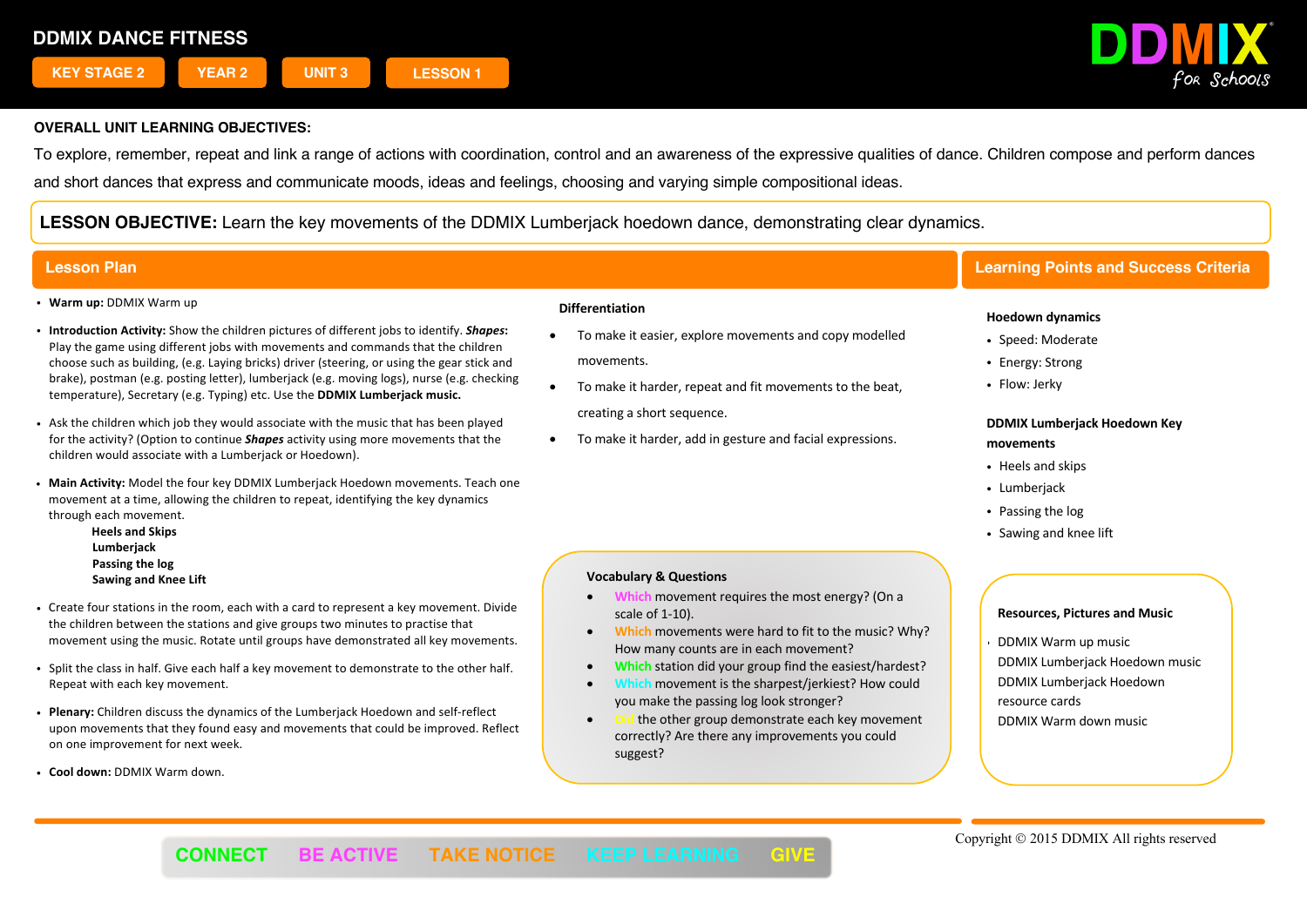

To explore, remember, repeat and link a range of actions with coordination, control and an awareness of the expressive qualities of dance. Children compose and perform dances and short dances that express and communicate moods, ideas and feelings, choosing and varying simple compositional ideas.

**LESSON OBJECTIVE:** Link the DDMIX Lumberjack hoedown key movements to form a dance. Perform with a group using changes of group formation.

- ! **Warm up:** DDMIX Warm up
- ! **Introduction Activity:** *Shapes***.** Play the game to familiarise children with the key movements. (There is the option to use to the job commands that they chose in the previous weeks *Shapes* game)
- ! Recap DDMIX Lumberjack Hoedown key movements from the previous lesson.
- . Link these key movements together with the children to form the DDMIX Lumberjack Hoedown dance.
- ! **Main Activity:** Divide the class into groups of 6-8. Discuss, in what formation that can they stand as group to dance? (In a line, in a circle, in a blob, 2 lines facing one another, 2 lines facing same way, back-to-back etc). Ask them to adapt the sequence to allow for their chosen formation.
- . Using change of direction, ask the children to adapt the dance by adding in a change of group formation. For example: 2 lines change into a circle after. Do they need to change the order of movements to enable the children to get into position?
- ! Groups pair together to allow them to watch one another and make comments/improvements.
- . Discuss whether the formations and key movements were clear.
- ! Apply improvements and repeat performances.
- ! **Plenary:** Children discuss formation and key movements. What did the changes do to improve the dance sequence?
- ! **Cool down:** DDMIX Warm down.

### **Differentiation**

- To make it easier, the group both perform movements facing the same way or in a circle.
- To make it easier, use one formation for the whole dance.
- To make it harder, change formation or direction with each movement.

# **Lesson Plan Learning Points and Success Criteria**

#### **Formation**

- Change formation (where you are standing as a group to perform)
- Clear movement actions
- Change order
- **Group work**
- Communicate
- · Positive
- ! Areas of improvement

### **Vocabulary & Questions**

- **How** does it feel to link all the lumberjack movements together? (Use an energy scale.)
- does 'changing formation' mean? (To change to position that the dancers are standing/performing in, e.g., from a circle to a line.)
- **Which** formation did your group choose? Why?
- **Did** you have to adapt your formation or order of moments to allow the dance to flow?
- **Did** the group you observed stay in formation? Are there any changes that could make it easier to do this?

## **Resources, Pictures and Music**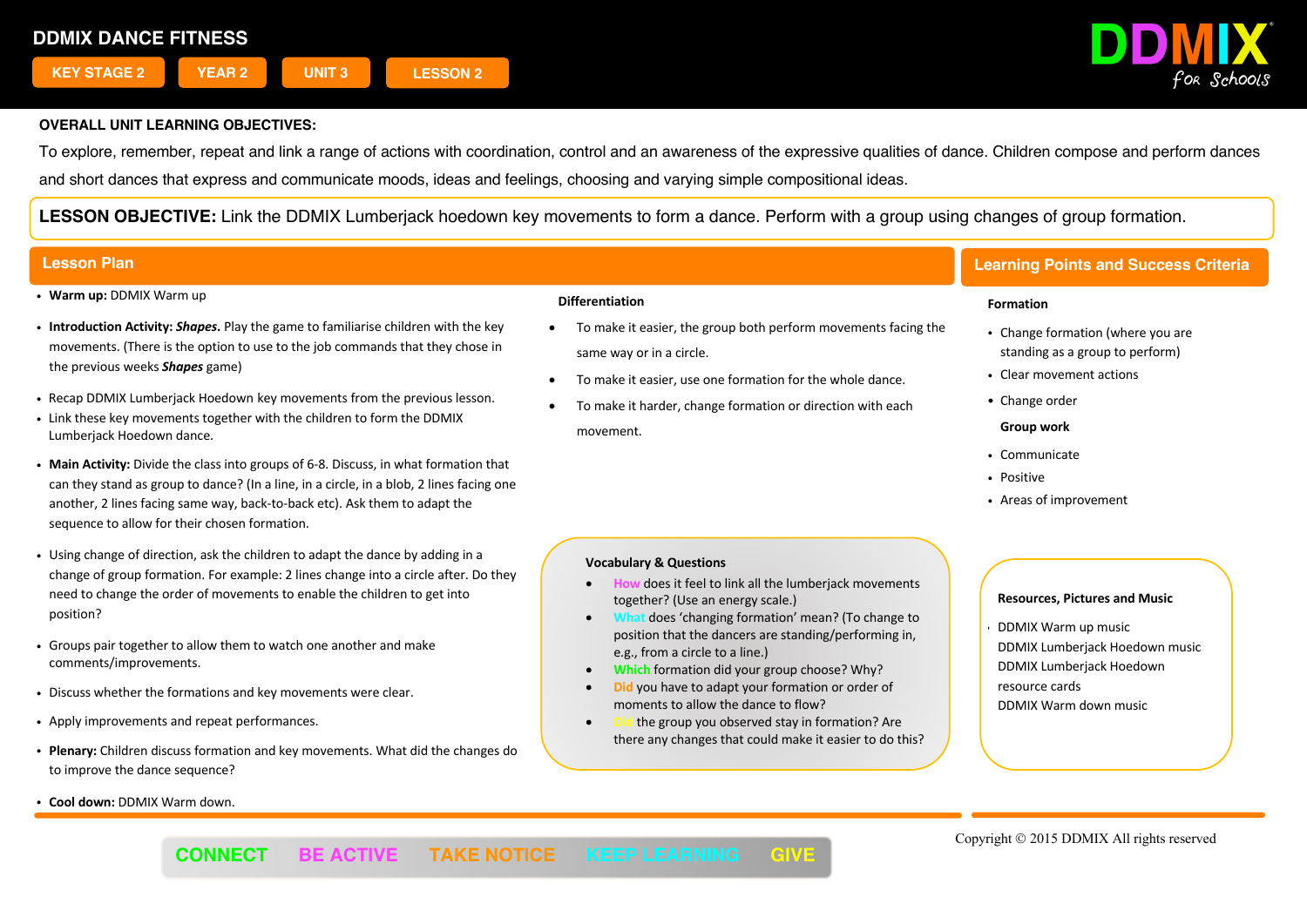

To explore, remember, repeat and link a range of actions with coordination, control and an awareness of the expressive qualities of dance. Children compose and perform dances and short dances that express and communicate moods, ideas and feelings, choosing and varying simple compositional ideas.

**LESSON OBJECTIVE:** To work with a partner to create a key movement using the rhythmic pattern of the Lumberjack hoedown dance.

- ! **Warm up:** DDMIX Warm up
- ! **Introduction Activity:** *Follow the leader*, using movements from various jobs, making sure each leader moves to the beat.
- ! Recap and practise the DDMIX Lumberjack Hoedown dance from the previous week.
- ! Thinking about each key movement, how many counts does each movement last? (8 counts) Is it easy to repeat?
- ! **Main Activity:** In groups of 8, ask the children to decide on a job that they want to create a dance about. What are the movements or gestures that make the job or idea clear to an audience? Once they have decided on a job split the groups into pairs or smaller groups. Each pair/group must create 1 key movement which can be easily repeated (lasting 8-counts)
- ! Pairs join up to watch other pairs key movements. Are the movements easy to repeat? Ask children to give feedback to pairs to help their movements to be clear and easy to repeat.
- . Pairs teach one another their key movements.
- ! Groups reform to learn the remaining key movements.
- . Perform each key movement with the music.
- ! **Plenary:** Children feedback on what they saw. Were the jobs clear from their movements? How could they make it clearer?
- ! **Cool down:** DDMIX Warm down.

#### **Differentiation**

- To make it easier, give the children a job to follow.
- To make it harder, make the key movements change direction or

speed.

# **Lesson Plan Learning Points and Success Criteria**

#### **Key movement**

- 8 counts
- Movements and gestures
- Easy to repeat

#### **Group work**

- Communicate
- Positive
- ! Areas of improvement
- Respect other's ideas

### **Vocabulary & Questions**

- **How** many counts does a key movement usually last for? (8 Counts)
- **Is the movement easy to repeat? Why? (It's repetitive,** it doesn't go to the floor, it uses both sides of the body.)
- **Are** there specific movements that can make your job clear to the audience? E.g., A chef might stir or chop.
- **Which** is the best way to teach your movement to each other?

j

did you enjoy about the other group's performance?

## **Resources, Pictures and Music**

! DDMIX Warm up music DDMIX Lumberjack Hoedown music DDMIX Lumberjack Hoedown resource cards DDMIX Warm down music

Copyright © 2015 DDMIX All rights reserved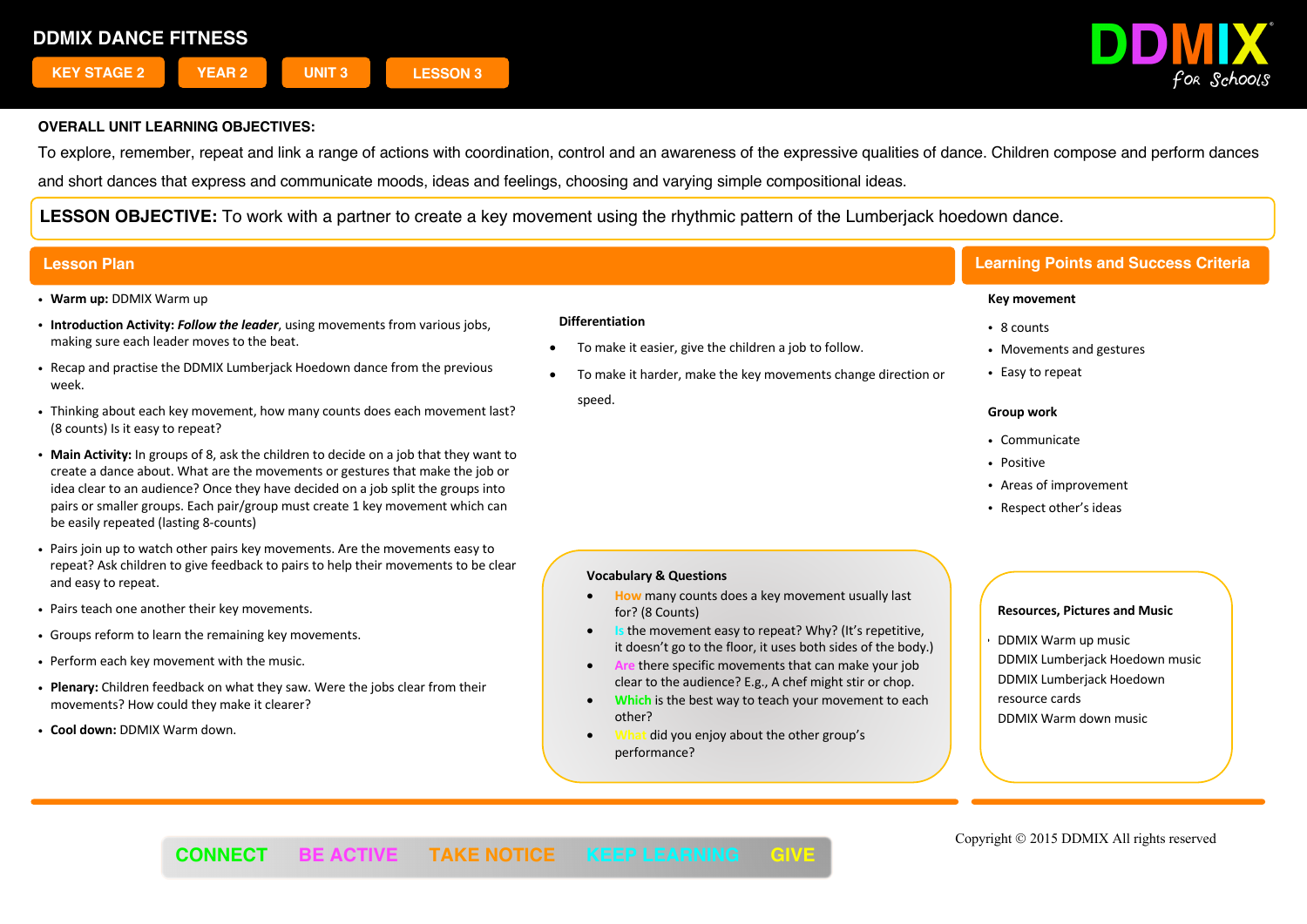

To explore, remember, repeat and link a range of actions with coordination, control and an awareness of the expressive qualities of dance. Children compose and perform dances and short dances that express and communicate moods, ideas and feelings, choosing and varying simple compositional ideas.

**LESSON OBJECTIVE:** Create a dance sequence by changing the order of movements. Work constructively in a group.

- ! **Warm up:** DDMIX Warm up.
- ! **Introduction Activity:** *Shapes.*
- ! Recap the key movements that the children created in the previous week*.*
- ! **Main Activity:** Once each pair/group have recapped all of their 4 key movements the group must decide which order to perform the key movements in.
- ! Children choose an order of movements and practise as a group with the music. Do they wish to repeat each movement more than once?
- ! Ask groups to watch one another and make suggestions to help the order of movements.
- Children take time to make changes.
- . Children perform their group dance.
- ! Children feedback on what they saw. Were the jobs clear from the movements? How could the groups make it clearer? Did they choose a good order of movements?
- ! **Plenary:** Children discuss how they linked their key movements together. How did changing the order of movements effect the dance? Feedback to the class.
- ! **Cool down:** DDMIX Warm down.

#### **Differentiation**

- To make it easier, choose 2 key movements.
- To make it harder, ask children to think about repeating the movements during the dance and changing the order of movements in the second set.
- To make it easier, repeat each movement twice before beginning the next movement.

## **Vocabulary & Questions**

- **Which** order of movements will work best for the whole group?
- **Do** all movements stay on the spot or do some move to a new position?
- **Is** there a different order of movements that could work better? Do some repeat?
- **Are** your movements clear or do you need more energy and focus when performing them?
- there any improvements you can suggest make the movements look clearer?

# **Lesson Plan Learning Points and Success Criteria**

#### **Dance sequence with order of movements**

- Identify 4 key movements.
- Create an order of key movements.
- . Link key movements to create a dance.

#### **Group work**

- Communicate
- · Positive
- ! Areas of improvement
- Respect other's ideas

### **Resources, Pictures and Music**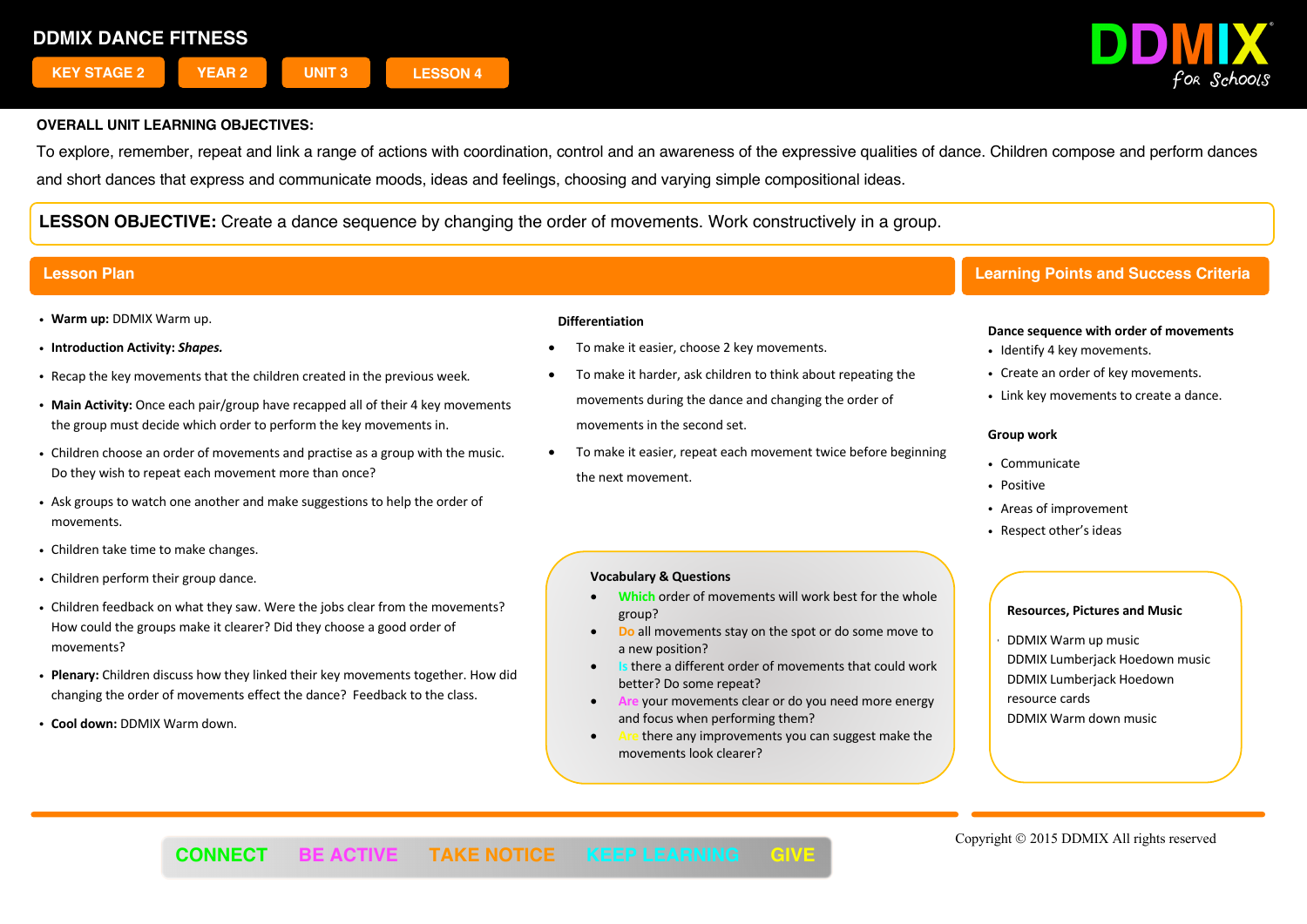

To explore, remember, repeat and link a range of actions with coordination, control and an awareness of the expressive qualities of dance. Children compose and perform dances and short dances that express and communicate moods, ideas and feelings, choosing and varying simple compositional ideas.

**LESSON OBJECTIVE:** Apply a clear beginning and end to a dance sequence, whilst applying group formation.

- ! **Warm up:** DDMIX Warm up.
- ! **Introduction Activity:** *Model me***.**
- . Recap dance sequences from the previous lesson.
- ! **Main Activity:** Ask the children to create a beginning for their dance sequence, thinking about what formation they wish to perform in. How many counts do they need for an introduction, or for them to get into their starting positions?
- ! Children link the beginnings to their dance sequences and perform to another group for feedback. Children feedback on the formation used. Can they all be seen by the audience? What was successful and what could be improve their performance? Swap roles.
- ! Continue the same process for the end of the dance. Does the group want to use the same position or movements as they used at the beginning?
- ! **Plenary:** Discuss which movements/positions worked well. Could all dancers be seen? Which formations were used? Did they work? What improvements can the children suggest?
- ! **Cool down:** DDMIX Warm down.

### **Differentiation**

- To make it easier, stand in a circle or a line formation to begin the dance.
- To make it harder, change formation from the starting position.
- To make it easier, use the same position/movement at the end.

### **Vocabulary & Questions**

- **Where** should you begin and end your dance? (In a still position for 8 counts.)
- **Which** formation can you create in your group? (A line, circle, two lies, blob, diagonal, diamond.) Which formation did you choose for each part of the dance? Why?
- **Did** you have to adapt your formation/order of movements to enable to the dance to link together?
- **Did** your group use your practice time well?
- parts of the group's dance worked well?

# **Lesson Plan Learning Points and Success Criteria**

### **Dance formation**

- Clear beginning
- Clear formation of group
- Clear ending

### **Group work**

- ! Communicate
- Positive
- ! Areas of improvement
- Respect other's ideas

#### **Resources, Pictures and Music**